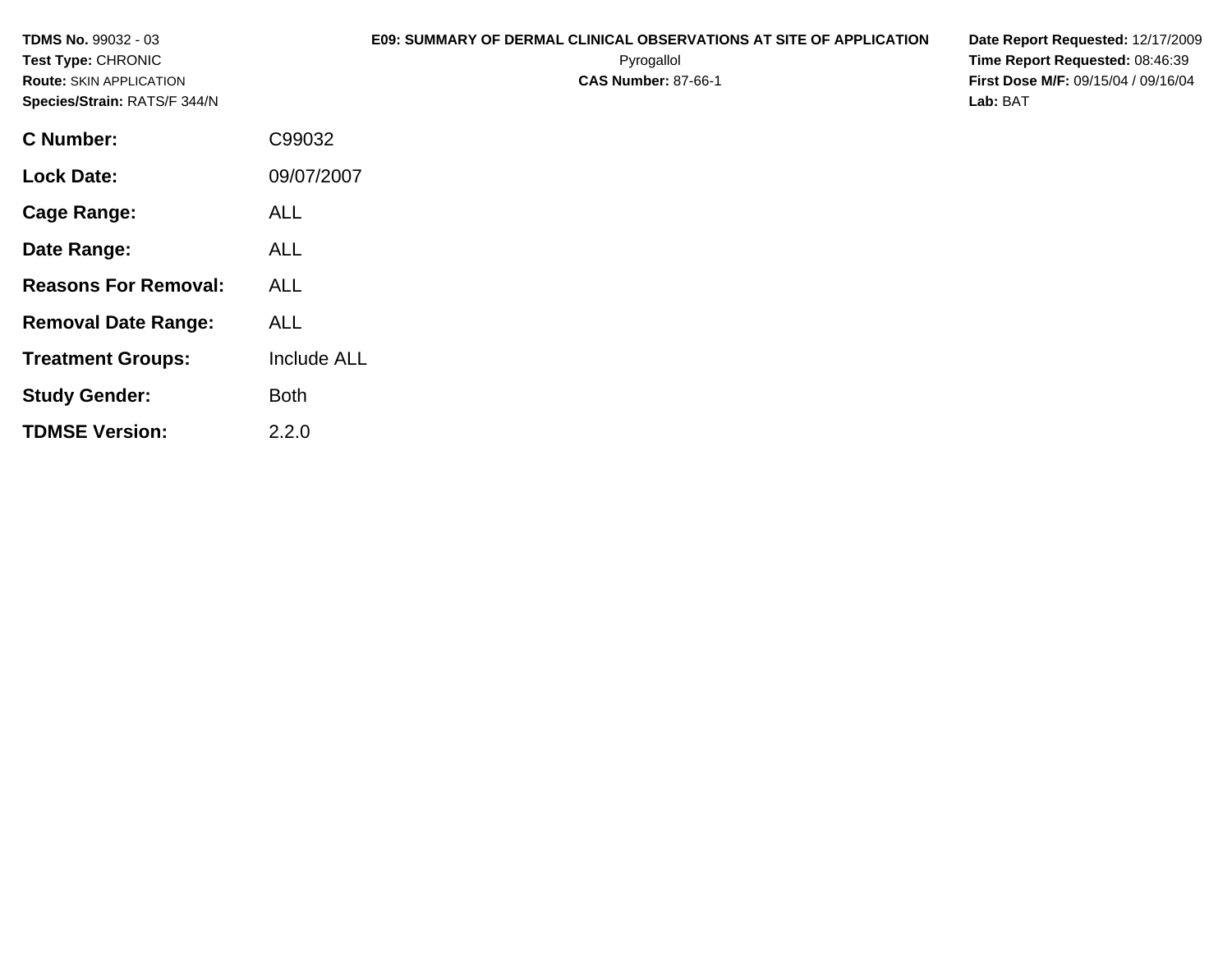| <b>TDMS No. 99032 - 03</b><br>Test Type: CHRONIC<br><b>Route: SKIN APPLICATION</b><br>Species/Strain: RATS/F 344/N | <b>E09: SUMMARY OF DERMAL CLINICAL OBSERVATIONS AT SITE OF APPLICATION</b> | Date Report Requested: 12/17/2009<br>Time Report Requested: 08:46:39<br>First Dose M/F: 09/15/04 / 09/16/04<br>Lab: BAT |                                           |                 |  |  |
|--------------------------------------------------------------------------------------------------------------------|----------------------------------------------------------------------------|-------------------------------------------------------------------------------------------------------------------------|-------------------------------------------|-----------------|--|--|
| <b>SEX: MALE</b>                                                                                                   | <b>WEEK: 104</b>                                                           |                                                                                                                         |                                           |                 |  |  |
| <b>OBSERVATION</b>                                                                                                 | 20 MG/KG<br><b>NUMBER OBSERVED</b>                                         |                                                                                                                         | <b>75 MG/KG</b><br><b>NUMBER OBSERVED</b> |                 |  |  |
|                                                                                                                    | <b>CURRENT*</b>                                                            | TOTAL+                                                                                                                  | <b>CURRENT</b>                            | <b>TOTAL</b>    |  |  |
| <b>Irritation</b>                                                                                                  | 4/0<br>DAY 728                                                             | 8/50<br>DAY 85                                                                                                          | 31/0<br>DAY 728                           | 50/50<br>DAY 29 |  |  |

DAY 728 09/12/06

\*\*\* END OF MALE DATA \*\*\*

DAY 29 10/13/04

\* ANIMALS WITH OBSERVATION IN CURRENT PERIOD / TOTAL ANIMALS OBSERVED IN CURRENT PERIOD (WITHIN 30 DAYS OF RUN DATE)

+ ROW 1 = CUMULATIVE NO. OF ANIMALS WITH OBSERVATION / TOTAL ANIMALS STARTED ON STUDY ROW 2 = DAY OF ONSET

09/12/06

12/08/04